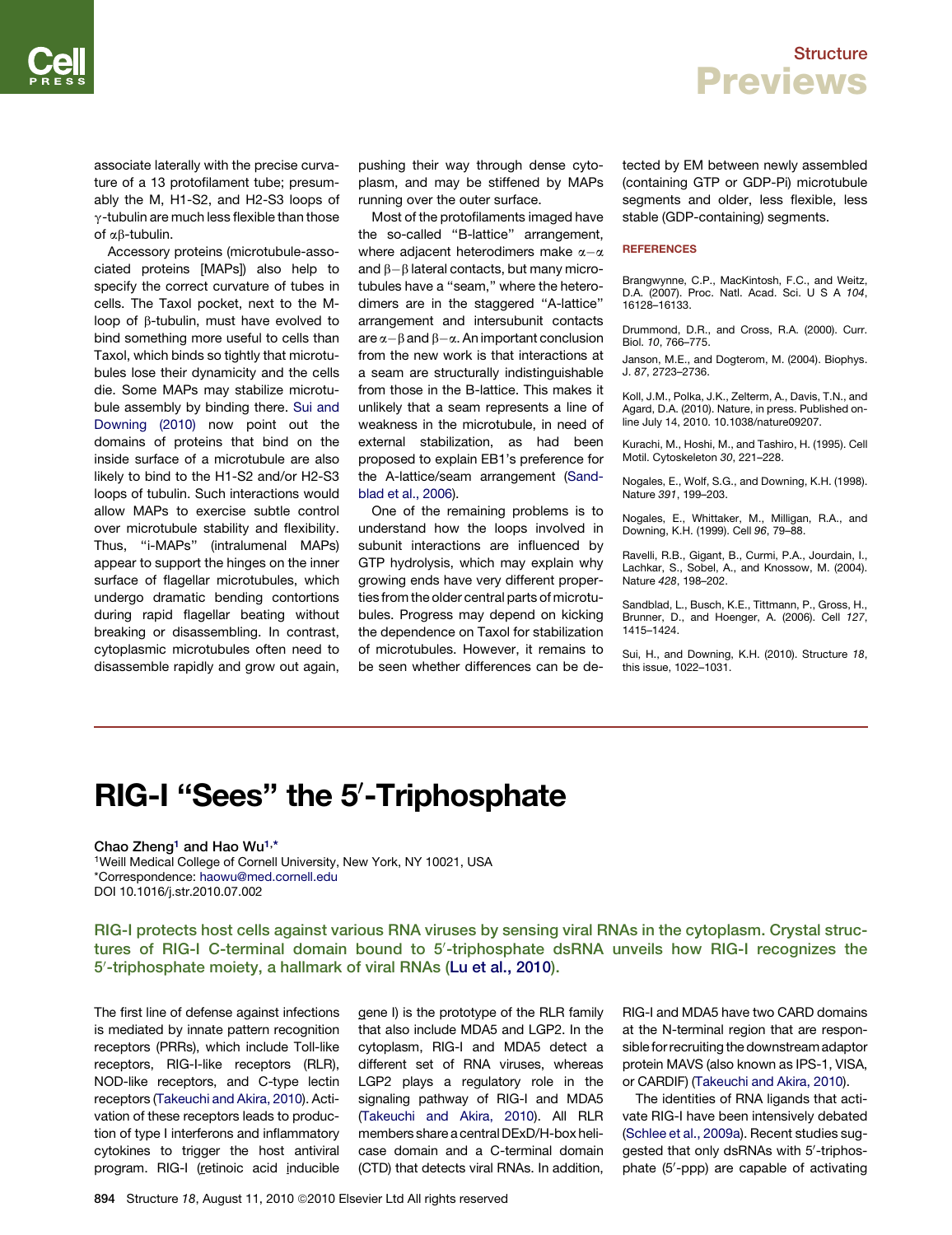## <span id="page-1-0"></span>**Structure** Previews



#### Figure 1. RNA Recognition and Activation of RIG-I

(A) Recognition of 5′-ppp dsRNA by RIG-I CTD. RIG-I CTD (gray) and the first six pairs of the dsRNA (pink) are shown as ribbons. 5′-ppp and critical residues for 5'-ppp interaction are shown as stick models with atoms P in yellow, O in red, C in green, and N in blue. Residue F853 of RIG-I CTD, which stacks over the terminal base pair, is shown in cyan.

(B) A model of RNA-induced RIG-I activation. RIG-I may exist in an auto-inhibited conformation in the absence of viral RNAs. Upon RNA-binding, RIG-I may open up to allow oligomerization and recruitment of downstream signaling proteins such as MAVS.

RIG-I and that previous confusions on the activity of 5'-ppp ssRNA may come from the use of in vitro transcribed RNAs with double-stranded byproducts ([Schlee](#page-2-0) [et al., 2009b; Schmidt et al., 2009](#page-2-0)). It should be noted that RIG-I sometimes plays a functional role in viruses (e.g., *Reoviridae*) that do not appear to generate 5'-ppp dsRNA [\(Yoneyama and Fujita,](#page-2-0) [2009\)](#page-2-0). Structures of RIG-I CTD alone displayed a positively charged surface cleft, which was proposed to be the potential RNA binding site ([Cui et al., 2008; Taka](#page-2-0)[hasi et al., 2008\)](#page-2-0). However, because of the lack of a structure of RIG-I CTD bound to RNA, it is not clear how RIG-I is able to distinguish various RNA ligands and how the 5'-ppp moiety may facilitate the interaction.

In this issue of *Structure*, Pingwei Li's group at Texas A&M University ([Lu et al.,](#page-2-0) [2010\)](#page-2-0) reports structures of RIG-I CTD bound to a 14 bp GC-rich 5'-ppp dsRNA and a 12 bp AU-rich 5'-ppp dsRNA, respectively. These 5'-ppp dsRNAs contain palindromic sequences and were produced from in vitro transcription. In a parallel line of work, Dinshaw Patel's group at the Memorial Sloan-Kettering Cancer Center ([Wang et al., 2010\)](#page-2-0) reported last month in *Nature Structural Molecular Biology* the structure of RIG-I CTD in complex with a chemically synthesized, 12 bp mixed content 5'-ppp dsRNA. Despite the different RNA contents and the apparent hydrolysis to 5'-pp in the Patel structure, the modes of RNA recognition in the three structures are remarkably

similar, suggesting a conserved sequence independent recognition of 5'-ppp dsRNA.

In all structures, each dsRNA adopts a standard A-form double helical structure and recruits two CTD molecules symmetrically. The contacts are made primarily through a few nucleotides at the 5'-end with the 5'-ppp moiety interacting extensively with RIG-I CTD at the positively charged cleft previously predicted. Most conspicuously, multiple Lys residues from noncontiguous segments of the CTD, including K888, K861, K858, K849, and K851, surround the 5'-ppp and hold it in place like ''iron claws'' (Figure 1A). Residue F853 of CTD stacks over the exposed terminal base pair. In addition to providing hydrophobic interaction energy, this interaction possibly acts as a torque to fix the orientation of the bound dsRNA to maximize the 5'-ppp interaction. The orientation differs by 30° to that of 5'-OH dsRNA in the complex with LGP2 ([Li et al., 2009\)](#page-2-0). Extensive structure-based mutagenesis experiments by both groups validated the importance of key contacting residues in RNA recognition and RIG-I signaling. In addition, using 5'-ppp RNA analogs containing 2 $^{\prime}$ -OCH $_3$  at positions 1–6 from the 5'-ppp end, Patel's group [\(Wang et al.,](#page-2-0) [2010](#page-2-0)) was able to demonstrate the relevance of the binding orientation of the dsRNA in the complex.

Using surface plasmon resonance (SPR) and isothermal titration calorimetry (ITC), respectively, Li's group and Patel's group ([Lu et al., 2010; Wang et al., 2010\)](#page-2-0) determined that RIG-I CTD binds bluntend 5'-ppp dsRNA with highest affinity, followed by 5'-OH dsRNA and 5'-ppp ssRNA. The structures presented by both groups explain the molecular basis for this selectivity of RIG-I CTD. While 5'-ppp ssRNA may preserve the interaction with the positively charged patch, it does not have the dsRNA conformation to optimize the interaction of other 5'-nucleotides with RIG-I or suffers significant entropic loss when in a dsRNA conformation. On the other hand, the 5'-OH dsRNA does not have the energetic contribution from the 5'-ppp moiety and may compensate by adopting an orientation similar to that in the LGP2:dsRNA complex. The high degree of salt-dependence of the interaction can be clearly anticipated by the electrostatic nature of the interaction.

One might predict that the highly electrostatic interaction between RIG-I CTD and 5'-ppp dsRNA would result in fast association in the interaction due to the long-range electrostatic attraction. However, SPR measurement by Li's group showed that the interaction possesses slow association and slow dissociation. A slow association often indicates the requirement of conformational changes in the interaction. Indeed, comparison of the free and the bound forms of RIG-I CTD reveal local conformational adjustments, especially in a loop region that harbors the important Lys residues for 5'ppp recognition. Perhaps the peculiarity that only Lys residues are involved in this